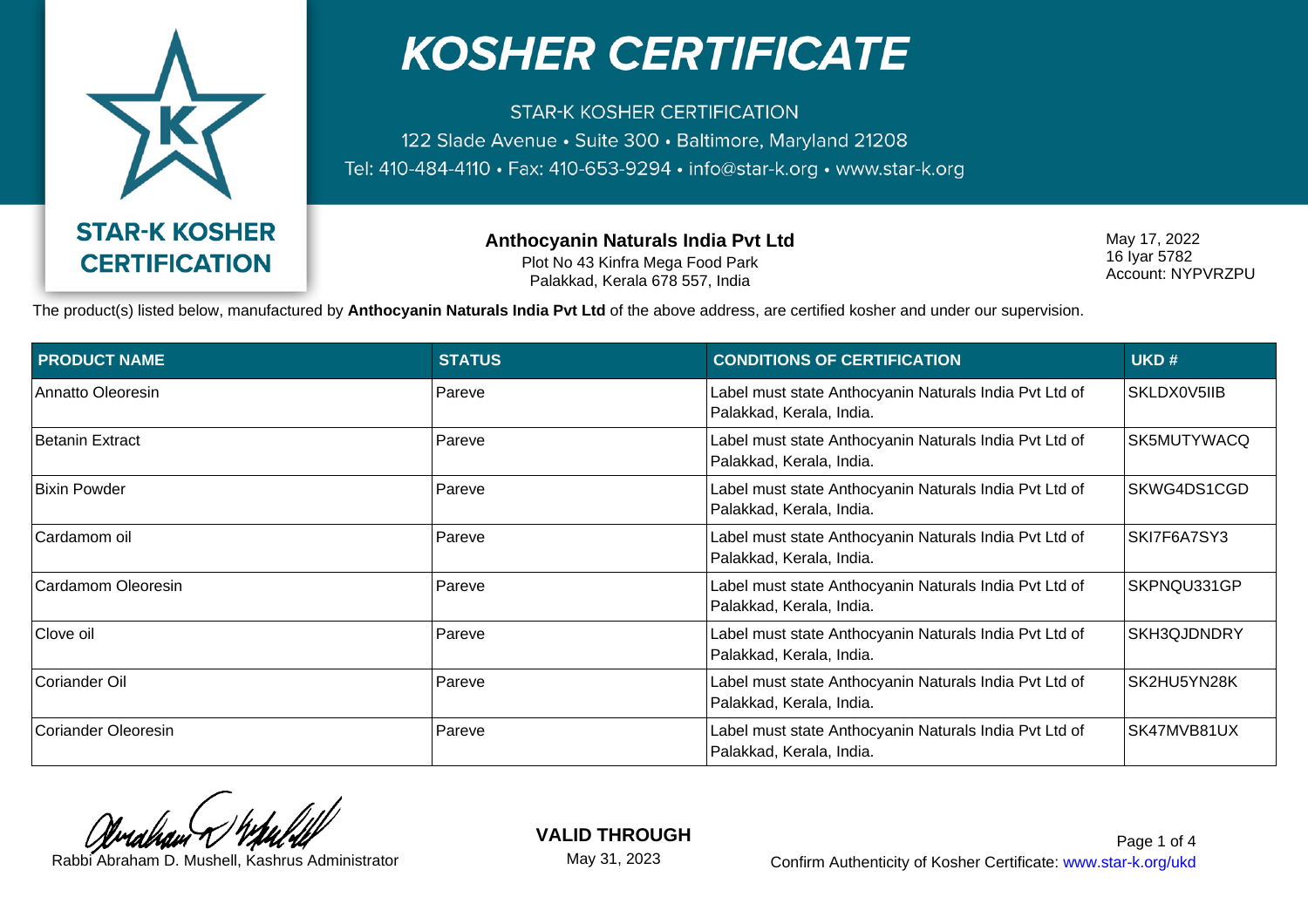

**STAR-K KOSHER CERTIFICATION** 122 Slade Avenue · Suite 300 · Baltimore, Maryland 21208 Tel: 410-484-4110 · Fax: 410-653-9294 · info@star-k.org · www.star-k.org

> **Anthocyanin Naturals India Pvt Ltd** Plot No 43 Kinfra Mega Food Park Palakkad, Kerala 678 557, India

May 17, 2022 16 Iyar 5782 Account: NYPVRZPU

The product(s) listed below, manufactured by **Anthocyanin Naturals India Pvt Ltd** of the above address, are certified kosher and under our supervision.

| <b>PRODUCT NAME</b> | <b>STATUS</b> | <b>CONDITIONS OF CERTIFICATION</b>                                                 | UKD#        |
|---------------------|---------------|------------------------------------------------------------------------------------|-------------|
| Cumin Oil           | Pareve        | Label must state Anthocyanin Naturals India Pvt Ltd of<br>Palakkad, Kerala, India. | SK8BMBLLL3M |
| Cumin Oleoresin     | Pareve        | Label must state Anthocyanin Naturals India Pvt Ltd of<br>Palakkad, Kerala, India. | SKX7413SJZQ |
| Curcumin Powder     | Pareve        | Label must state Anthocyanin Naturals India Pvt Ltd of<br>Palakkad, Kerala, India. | SKITZB13T6I |
| Dill seed Oil       | Pareve        | Label must state Anthocyanin Naturals India Pvt Ltd of<br>Palakkad, Kerala, India. | SKCV1QRSZDQ |
| Dill seed Oleoresin | Pareve        | Label must state Anthocyanin Naturals India Pvt Ltd of<br>Palakkad, Kerala, India. | SKL05IU3BEB |
| Eucalyptus Oil      | Pareve        | Label must state Anthocyanin Naturals India Pvt Ltd of<br>Palakkad, Kerala, India. | SKQCD3LLTTA |
| Fenugreek Oil       | Pareve        | Label must state Anthocyanin Naturals India Pvt Ltd of<br>Palakkad, Kerala, India. | SK77JTSNCIH |
| Fenugreek Oleoresin | Pareve        | Label must state Anthocyanin Naturals India Pvt Ltd of<br>Palakkad, Kerala, India. | SKUGRLC0C77 |

**VALID THROUGH** May 31, 2023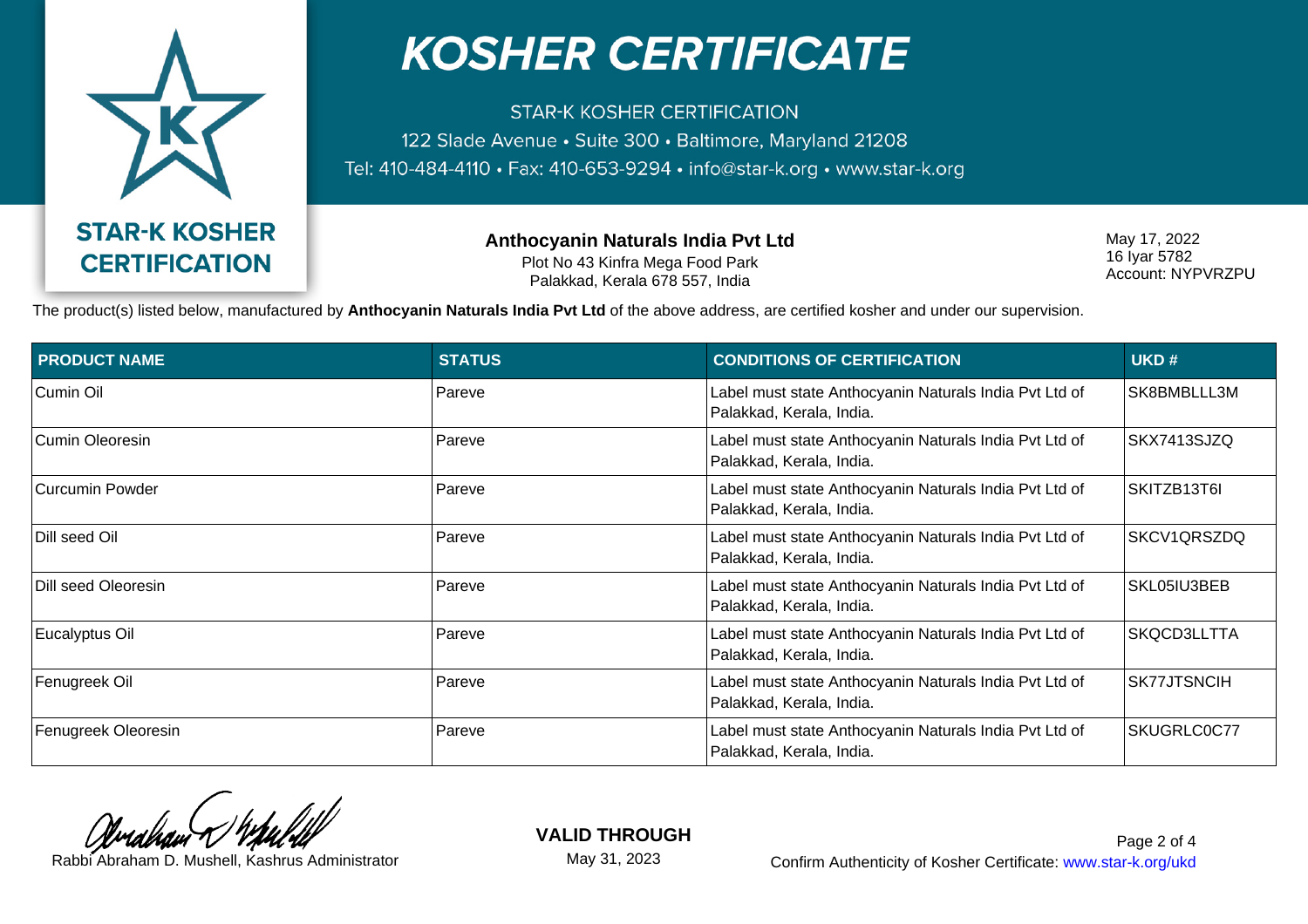

**STAR-K KOSHER CERTIFICATION** 122 Slade Avenue · Suite 300 · Baltimore, Maryland 21208 Tel: 410-484-4110 · Fax: 410-653-9294 · info@star-k.org · www.star-k.org

> **Anthocyanin Naturals India Pvt Ltd** Plot No 43 Kinfra Mega Food Park Palakkad, Kerala 678 557, India

May 17, 2022 16 Iyar 5782 Account: NYPVRZPU

The product(s) listed below, manufactured by **Anthocyanin Naturals India Pvt Ltd** of the above address, are certified kosher and under our supervision.

| <b>PRODUCT NAME</b>    | <b>STATUS</b> | <b>CONDITIONS OF CERTIFICATION</b>                                                 | UKD#        |
|------------------------|---------------|------------------------------------------------------------------------------------|-------------|
| Ginger Oil             | Pareve        | Label must state Anthocyanin Naturals India Pvt Ltd of<br>Palakkad, Kerala, India. | SKT8848W2C3 |
| Ginger Oleoresin       | Pareve        | Label must state Anthocyanin Naturals India Pvt Ltd of<br>Palakkad, Kerala, India. | SKEIJQ67R0E |
| Green Chilli Oleoresin | Pareve        | Label must state Anthocyanin Naturals India Pvt Ltd of<br>Palakkad, Kerala, India. | SKG1ISFKWQ6 |
| Lemon Grass oil        | Pareve        | Label must state Anthocyanin Naturals India Pvt Ltd of<br>Palakkad, Kerala, India. | SKUEAL0NM8T |
| Mace Oil               | Pareve        | Label must state Anthocyanin Naturals India Pvt Ltd of<br>Palakkad, Kerala, India. | SKBC7WZPU7A |
| Mace Oleoresin         | Pareve        | Label must state Anthocyanin Naturals India Pvt Ltd of<br>Palakkad, Kerala, India. | SK7EJS3KW4F |
| Nutmeg oil             | Pareve        | Label must state Anthocyanin Naturals India Pvt Ltd of<br>Palakkad, Kerala, India. | SKYB2XITYI7 |
| Nutmeg Oleoresin       | Pareve        | Label must state Anthocyanin Naturals India Pvt Ltd of<br>Palakkad, Kerala, India. | SK31R4C7NQX |

**VALID THROUGH**